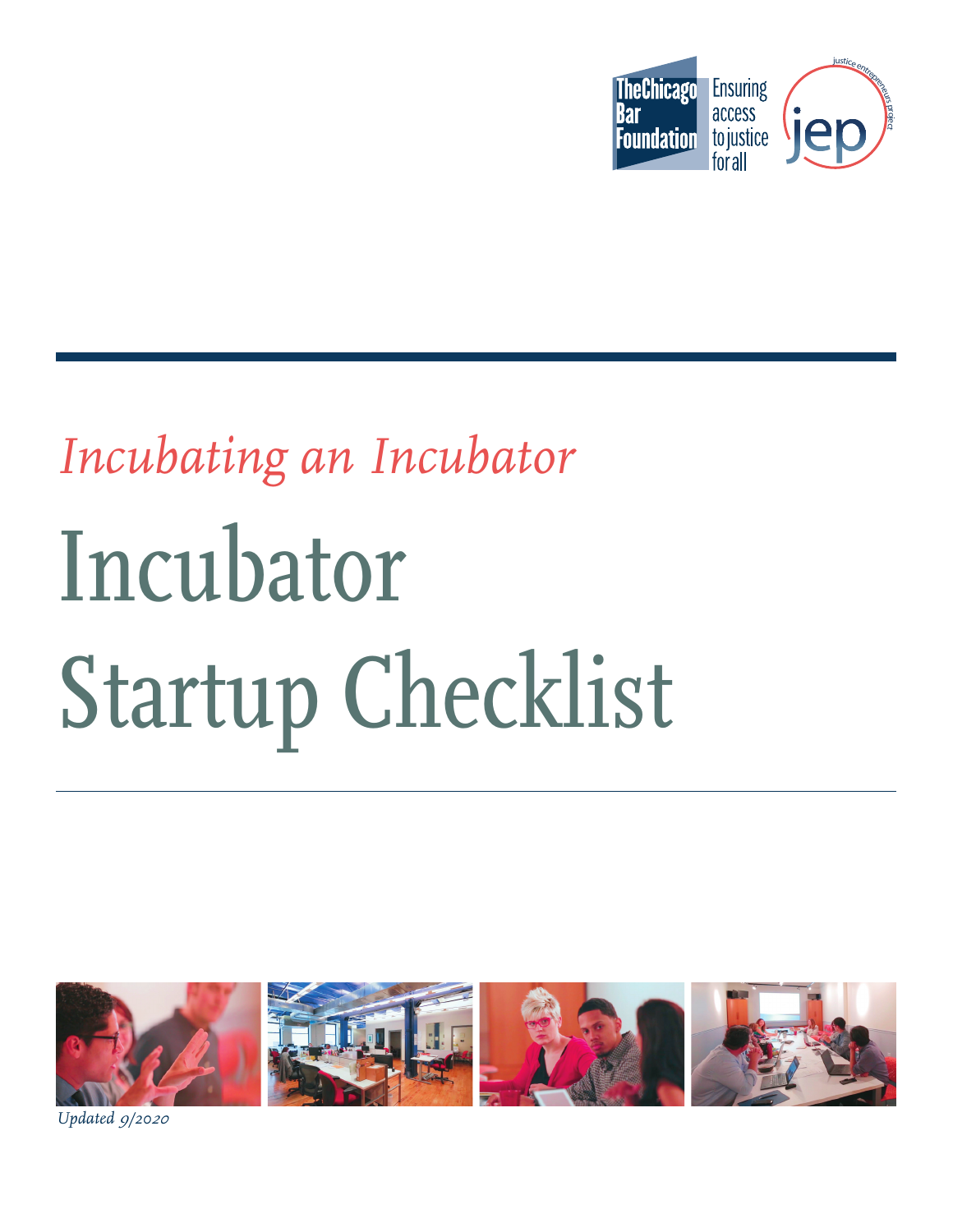<span id="page-1-0"></span>This checklist provides a set of guidelines for starting a legal incubator. As you work through this list, please keep in mind that there is no need to reinvent the wheel for any of these steps! Many incubators have come before you and are happy to share their resources. For more information about establishing an incubator like The Chicago Bar Foundation's Justice Entrepreneurs Project, please contact CBF Executive Director Bob Glaves at (312) 554-1205[/bglaves@chicagobarfoundation.org.](mailto:bglaves@chicagobarfoundation.org) For more information about implementing an incubator and resources associated with this checklist, please contact Associate Director of Innovation & the JEP Jessica Bednarz at (312) 546-9939[/jbednarz@chicagobarfoundation.org](mailto:jbednarz@chicagobarfoundation.org) or Senior Manager of Training & the JEP Samoane Williams at (312) 546-9970[/swilliams@chicagobarfoundation.org.](mailto:swilliams@chicagobarfoundation.org)

## **CONTENTS**

| Determine participant responsibilities and expectations and memorialize them in a Participation |  |
|-------------------------------------------------------------------------------------------------|--|
|                                                                                                 |  |
|                                                                                                 |  |
|                                                                                                 |  |
|                                                                                                 |  |
|                                                                                                 |  |
|                                                                                                 |  |
|                                                                                                 |  |
|                                                                                                 |  |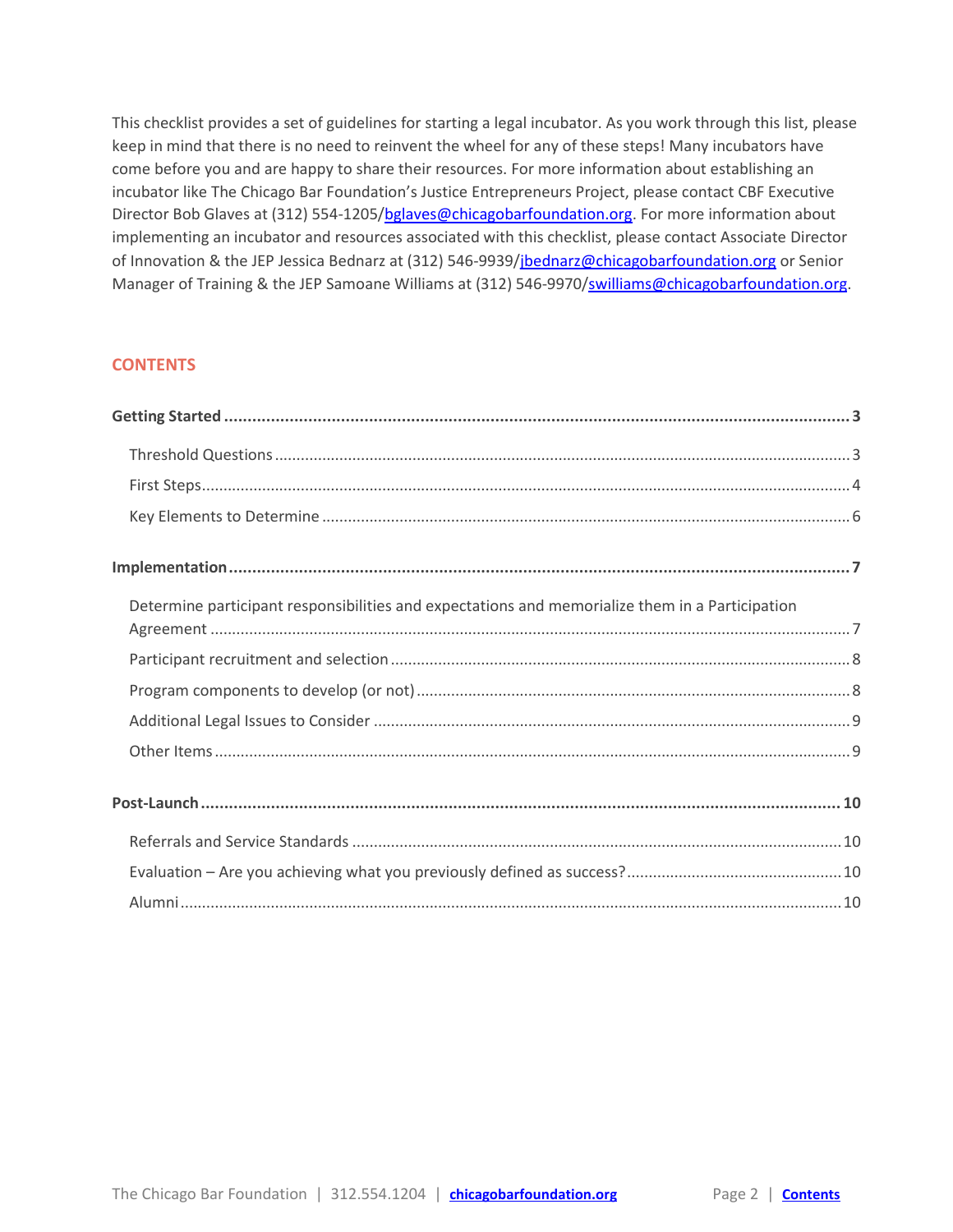# <span id="page-2-0"></span>**GETTING STARTED**

# <span id="page-2-1"></span>**Threshold Questions**

#### **Clarify your overall goals—what are you trying to achieve?**

- The goal may be refined or change as planning progresses, but clarity of purpose at the outset is critical to guiding the approach to planning and evaluation.
- Goals might include one or more of the following:
	- o Increasing access to justice for clients of low and moderate income;
	- $\circ$  Developing innovative ways to practice for incubator program graduates to make services more affordable in an economically sustainable way.
	- o Helping newer or transitioning lawyers establish sustainable solo practices; and/or
	- $\circ$  Better positioning newer lawyers in the marketplace by helping them gain skills and experience.

#### **Does someone have staff resources to invest in the planning process?**

- Planning will require staff time to become familiar with the incubator models and resources and to work with steering/planning committee(s) to develop an initial plan.
- Depending on the program complexity, you may need full-time and likely at least part-time staff for the incubator.

#### **Are you willing to commit/find funding for the program?**

- The funding required will vary greatly depending on the program, available resources, and in-kind donations.
- When considering potential funding sources, be mindful of existing legal aid donor relationships and funding sources and try not to pull from them. Find new sources, if possible.

#### **Is your program regional or statewide?**

- If your program is regional, the most effective approach is to administer the program in-person or in a hybrid format. If the program is statewide and participants who live in communities your program aims to serve would have to move or engage in long commutes in order to participate in the program, it might be more realistic to administer the program virtually, although we still recommend gathering program participants in person once or twice a year, if possible. The value of in-person interactions cannot be overstated.
- When determining the format in which to administer your program, consider the following:
	- How can you achieve your overall program goals?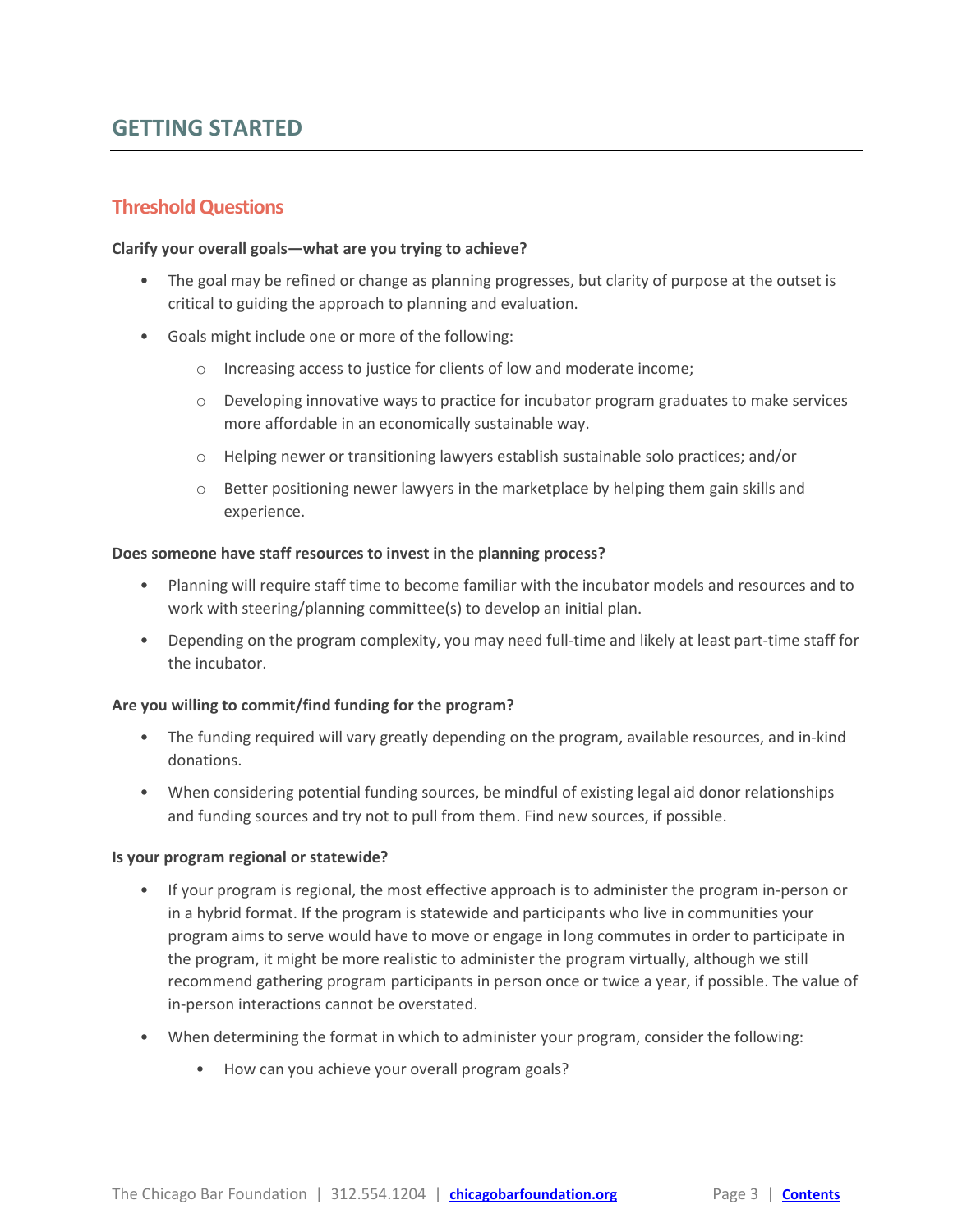- How can you provide opportunities for participants to build rapport, bond, and share ideas?
- How can you obtain the highest level of participation and engagement from participants in each part of the program?
- How will you promote collaboration and innovation?

# <span id="page-3-0"></span>**First Steps**

#### **Get the lay of the land in your community**

- Are other relevant programs in existence or development in your city or state?
- If yes, can you collaborate or coordinate with existing/developing efforts?

#### **Identify resources and lessons from other incubators**

- Check out the [ABA Legal Incubators resource page & listserv.](https://www.americanbar.org/groups/delivery_legal_services/initiatives_awards/program_main.html)
- Look at other business and tech incubators in your city and state.

#### **Create a strong steering/planning committee**

- Include diverse perspectives and strong voices that will help develop a program that is best suited for your community.
- Involve people from outside the legal community. It's particularly important to include people from start-up and business communities and community organizations that serve the population(s) your incubator will serve.

#### **Identify and begin to develop buy-in from community stakeholders**

- **State, local, and specialty bar associations**: A bar association as host or partner can play a number of integral roles and offer a variety of resources, such as law practice management training and resources, other key training, networking, lawyer referral services, and possibly staff support.
- **Bar foundations**: A foundation can play a key role in a number of ways, such as providing funding, access to a network of partner organizations, firms and individuals, and staff support, among others.
- **Law schools**: Law schools have an important perspective on the needs of their students and the legal market, may be developing incubators or similar programs with which you can coordinate or collaborate, and may be important partners in recruiting or supporting participants.
- **Lawyer referral service**: The bar association lawyer referral service can offer insight on referrals, client needs and other practice issues. Involving the LRS staff and leadership at the outset helps ensure that you effectively incorporate the LRS perspective into your planning and that your program is complementary to the LRS. The LRS may also be a partner in referrals and training.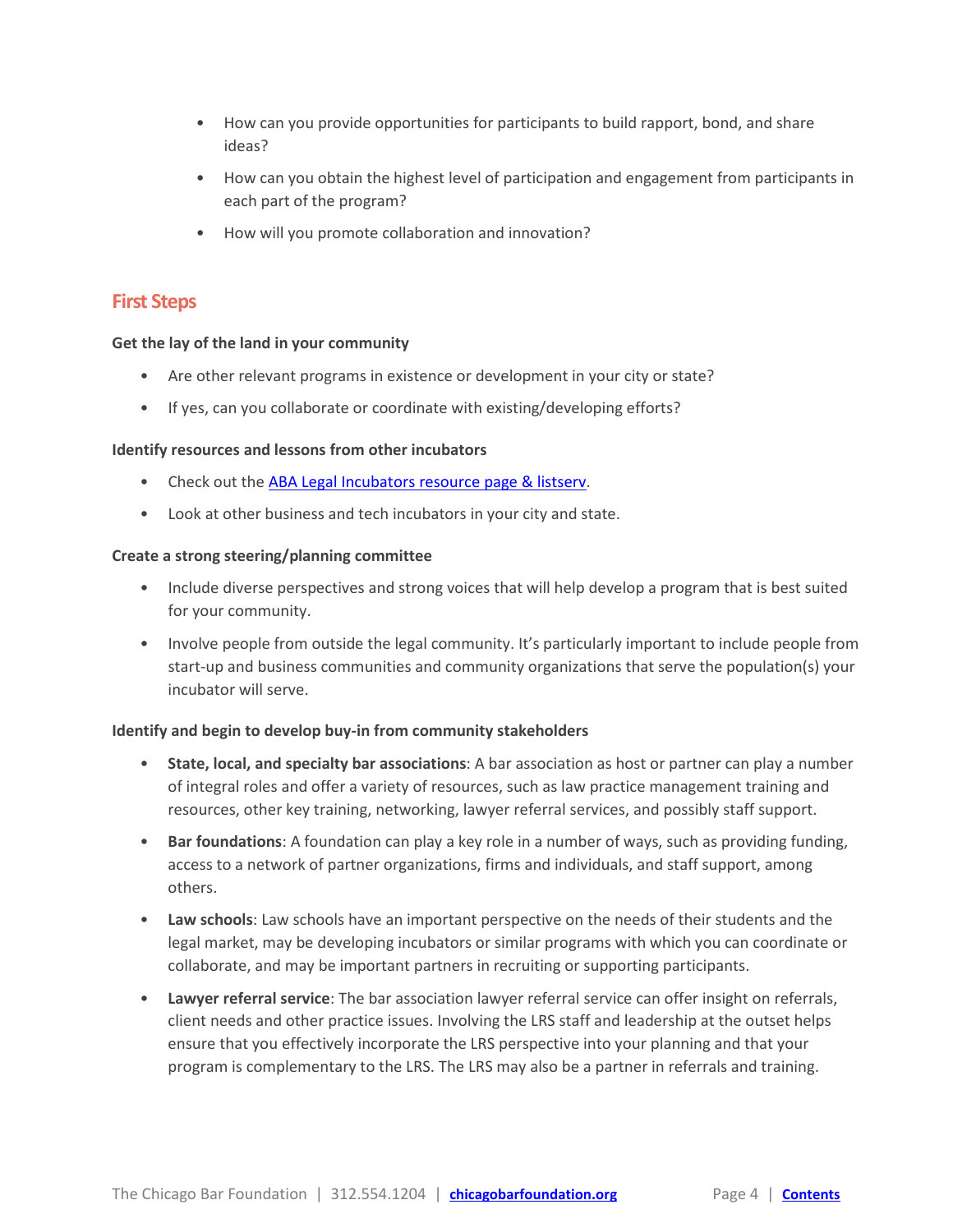- **Private bar**: Lawyers in all practice areas can contribute to the program through mentoring, training, in-kind donations and other contributions. Determining the most effective way to utilize different attorneys or categories of attorneys will require some planning, but having conversations at the outset will help foster those relationships.
- **Legal aid organizations**: Legal aid organizations may have information and guidance on practice areas in need and insight into developing efficient practices. They may also be important partners for pro bono residencies, referrals, and training.
- **The courts**: The courts can be great partners. They can potentially help with training (e.g. tips for practicing in various courtrooms), funding, mentoring (if formal mentoring programs are administered by an entity affiliated with the court), referrals (if set up in a thoughtful way), and they may even be able to host the program. Support from the courts can also increase legitimacy of the program and bolster the confidence of participants.
- **Consultants and advisors**: Accountants, marketing experts, training professionals, and others are good potential training partners.
- **Other incubators**: Other legal, business and tech incubators in your community can be good sources of training, referrals, and other resources and are worth exploring.

#### **Entity choice**

- What will you call your incubator? Consider working with a branding expert on this particular task.
- What is the relationship between the incubator and the individual practices?
	- $\circ$  Do you want to incubate independent law practices or temporarily house them under the umbrella of your entity?
	- $\circ$  There are significant differences in the type of supervision and benefits you can offer and the nature of the relationship you will have with participants that have different legal consequences.
- What will be the entity structure for your incubator? Will it be the project of your entity, or an entity under an already existing organization or law school? Will it be a stand-alone 501(c)(3) organization? Will it be a formal collaborative structure involving multiple entities? Other?
- If you go with the stand-alone route:
	- $\circ$  How will you provide benefits and support to the staff? Can you set up a loaned employee relationship with one of the institutional stakeholders?
	- o Will the bylaws include some or all of the above institutional stakeholders?
	- $\circ$  Considering involving an attorney who represents nonprofit and tax-exempt organizations in the entity formation process.

#### **Consider sources for seed funding and in-kind donations**

• This could come from inside or outside of the legal profession.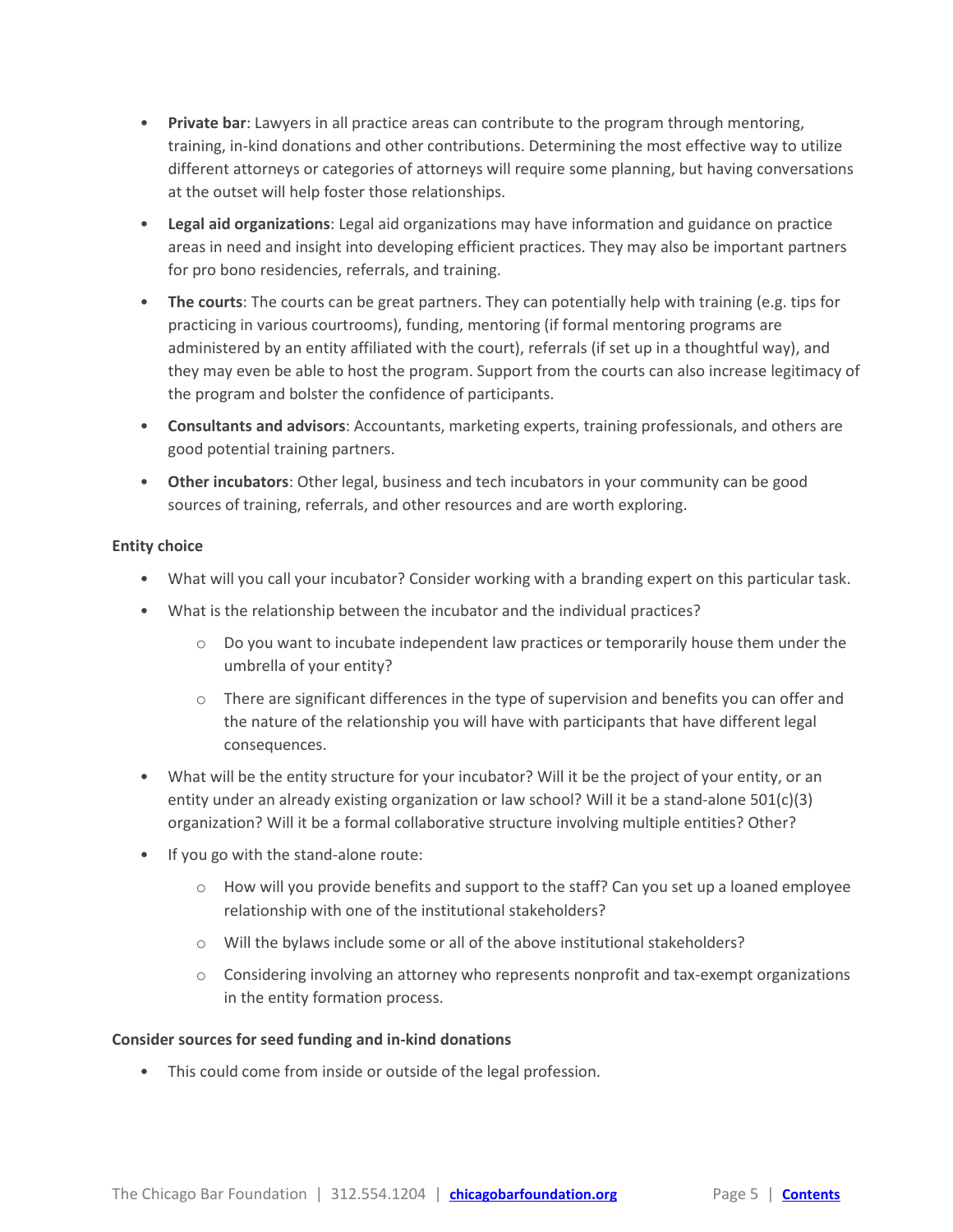<span id="page-5-0"></span>• Again, when looking at potential seed funding sources within the legal profession, be mindful of existing legal aid donor and funding relationships and try not to pull from them. Find new or complementary sources, if possible.

# **Key Elements to Determine**

#### **Program structure**

- How long is the incubation period?
- What are the expectations of the participants?
- What are the expectations of all of the collaborators?
- Will it be a regional or statewide incubator (i.e. can participants live outside of the city in which the incubator is located and still participate)?
	- $\circ$  If it is statewide, consider how you will include these participants in trainings and provide them with a meaningful and inclusive incubator experience.
		- Can you partner with local bars?
		- How can technology be used to deliver training and resources and ensure a collaborative experience?
		- How can you create periodic points in the program where all participants can interact in person?
		- Other?

#### **Pro bono component**

- Incorporating a robust pro bono component is particularly important, but it is crucial that it be done thoughtfully.
- Pro bono residencies have the potential of helping incubator participants build substantive skills under the supervision of an experienced attorney, develop mentoring relationships and connections in the areas of practice that can extend beyond the residency period, better understand the client communities they intend to serve, and develop potential referral sources.
- A structured pro bono component can also help participants overcome "imposter syndrome," build confidence, and reinforce the value and importance of representing people in need of legal services.

#### **Staffing**

- Part-time or full-time? New vs. existing hire? Will the staff member(s) work on-site? What support will they provide to participants?
- Staffing needs will likely change over the course of planning/implementation.
- Staff will be needed to run the day-to-day program operations and also to work with volunteers and other partners.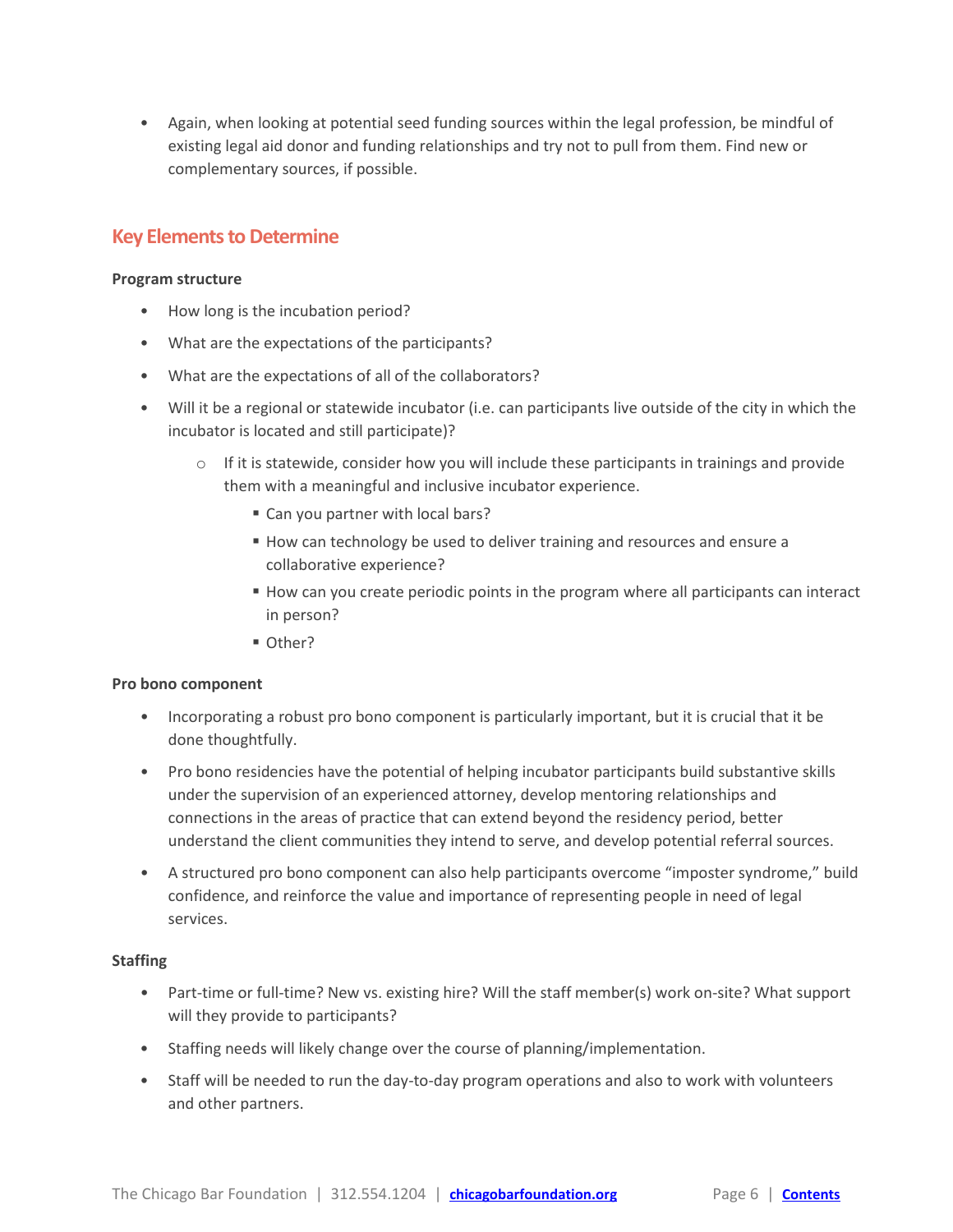• Decisions about staffing will in many ways dictate the scope and size of the program.

#### **Office space (if applicable)**

- What type and how much space does everyone need to be together?
- How will your space promote collaboration and innovation?
- Can you get it for free, and if so, what tradeoffs, if any, are involved?
- How will you obtain computers, phones, internet service, furniture, etc.?

#### **Participants**

- How many participants will you take in each cohort?
- How often will you bring in another cohort?
- What level of experience do you want the participants to have?

#### **Budget/funding/program sustainability**

- The budget will be based mostly on the items above.
- Will you require participants to pay rent or participation fees? Requiring participants to pay modest fee throughout the program or at later stages can help offset program costs and help participants begin to adjust to costs of running their practices on their own.
- Will participants receive a stipend (from whom)?
- <span id="page-6-0"></span>• Do you need money and other funding sources?

# **IMPLEMENTATION**

# <span id="page-6-1"></span>**Determine Participant Responsibilities and Expectations and Memorialize Them in a Participation Agreement**

**Participation Fee or Rent—Will participants pay a participation fee or rent? If yes, how much and when?**

#### **Expectations of participating**

- Serving your program's target market?
- Showing up and being involved?
- Collaborating?
- Innovating?
- Providing feedback and information to evaluate the program?
- Pro bono work?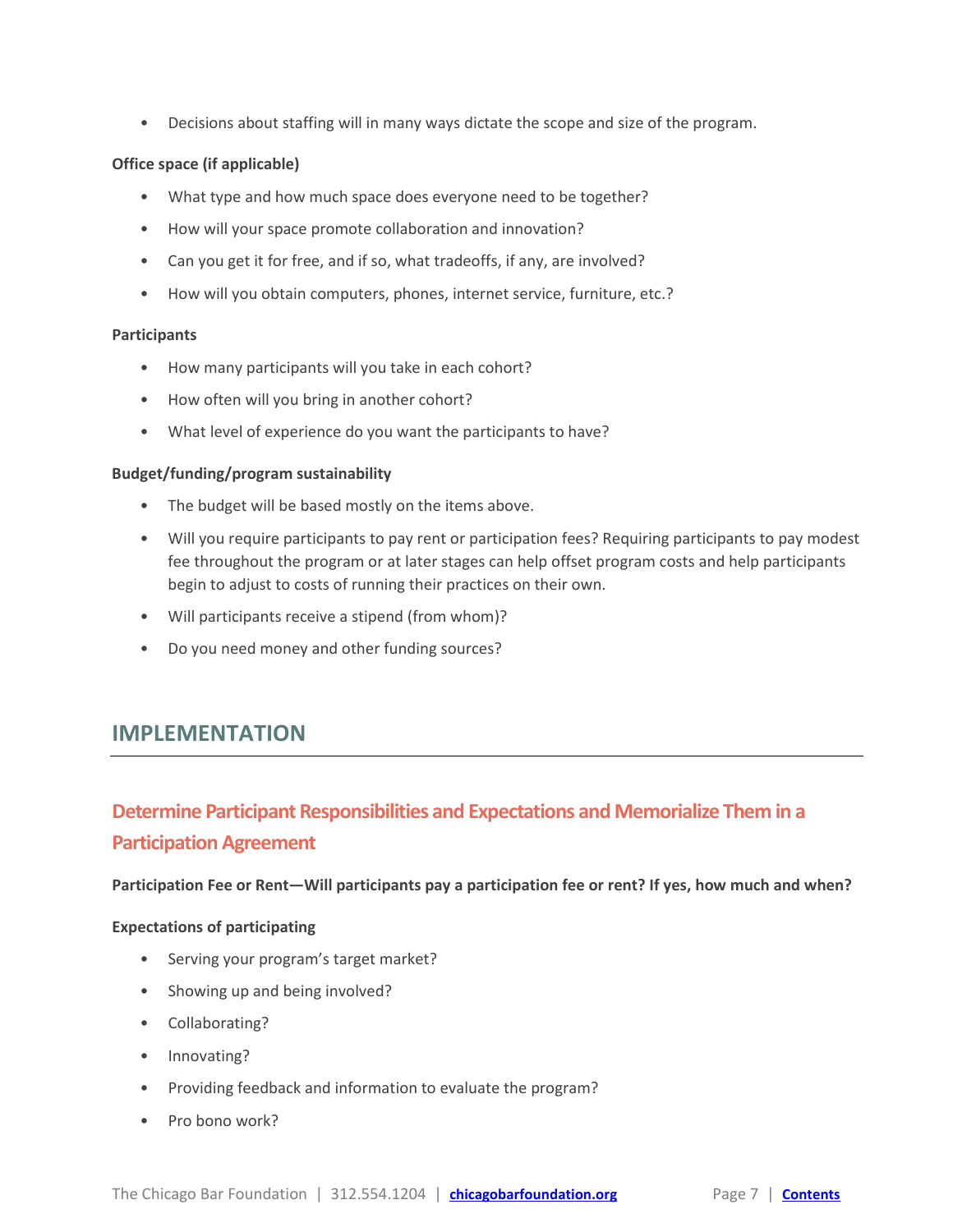• Other?

#### **Malpractice insurance**

- You should require participants to have it.
- Can you build a relationship with a local malpractice insurance carrier who can provide training and offer discounted rates?

#### **Bar admittance**

• When are law students admitted to the bar? Do you want to time your program start dates to match up with these dates?

#### **Restrictions on types of practices and income of clients served?**

- What are the areas of need?
- What kinds of cases will support economically viable practices?
- What kinds of cases will participants be competent to handle?
- Will participants be required to target certain income levels?
- How do these various restrictions complement other existing services in the community?

#### **Statement of principles for what it means to be part of the program**

• Are there certain principles that all incubator participants must practice or meet on a daily basis in order to stay in or affiliated with the program (e.g., the [JEP Statement of Principles?](https://info.jepchicago.org/jep-standards-and-feedback/)

# <span id="page-7-0"></span>**Participant Recruitment and Selection**

#### **What are you looking for in participants?**

**What are the application requirements?**

#### **How and when are participants selected?**

#### **How will you get the word out?**

- Communications through law schools (career and alumni services), bar associations, job search websites, supporters, etc. have proven effective. Once you have program participants, they will likely become your greatest referral source.
- Holding info sessions provides potential participants with an opportunity to learn more about the program and ask questions.
- <span id="page-7-1"></span>• Social media is a great way to communicate with a variety of audiences.

# **Program Components to Develop (or Not)**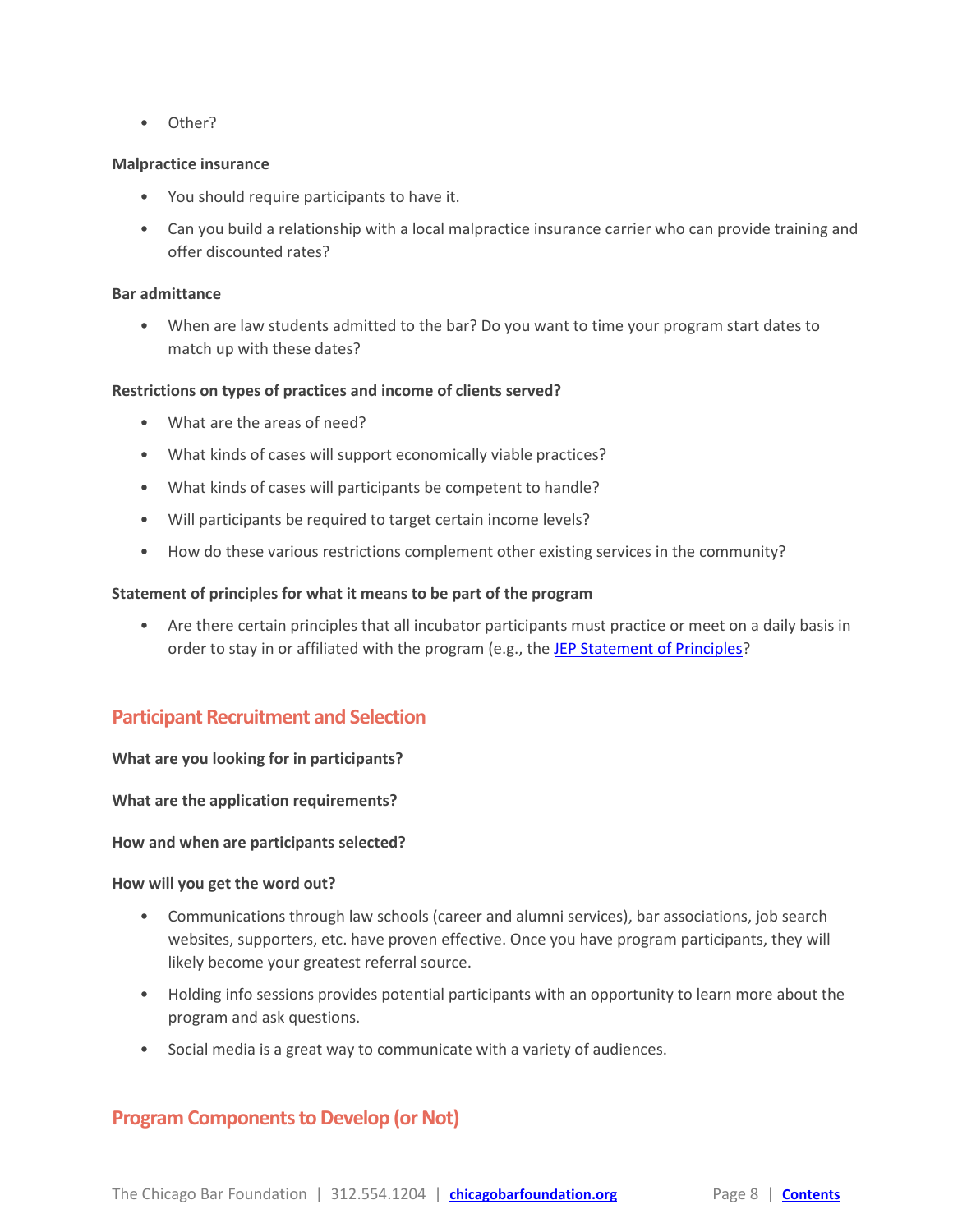**Pro bono program/partnership/residency with legal aid organization(s) and others**

**Curriculum programming/training/CLE**

**Mentoring**

**Networking opportunities**

**Referrals (see more below)**

**Technology and information resources (Note: Many legal tech vendors are willing to provide free or discounted products or services to incubator participants!)**

**Access to experts, consultants, etc.**

**Stipends/grants**

**Office space**

<span id="page-8-0"></span>**On-site support**

# **Additional Legal Issues to Consider**

**Conflicts and confidentiality issues**

#### **Participation and alumni agreements**

#### **Permitted business structure for participants**

- Solo/small firm options?
- Non-profit options?

<span id="page-8-1"></span>**IP issues**

#### **Other Items**

#### **Marketing and communications**

- Logo
- Website
- Social media
- Other marketing materials and efforts

#### **Technology needs of the program itself (not participants)**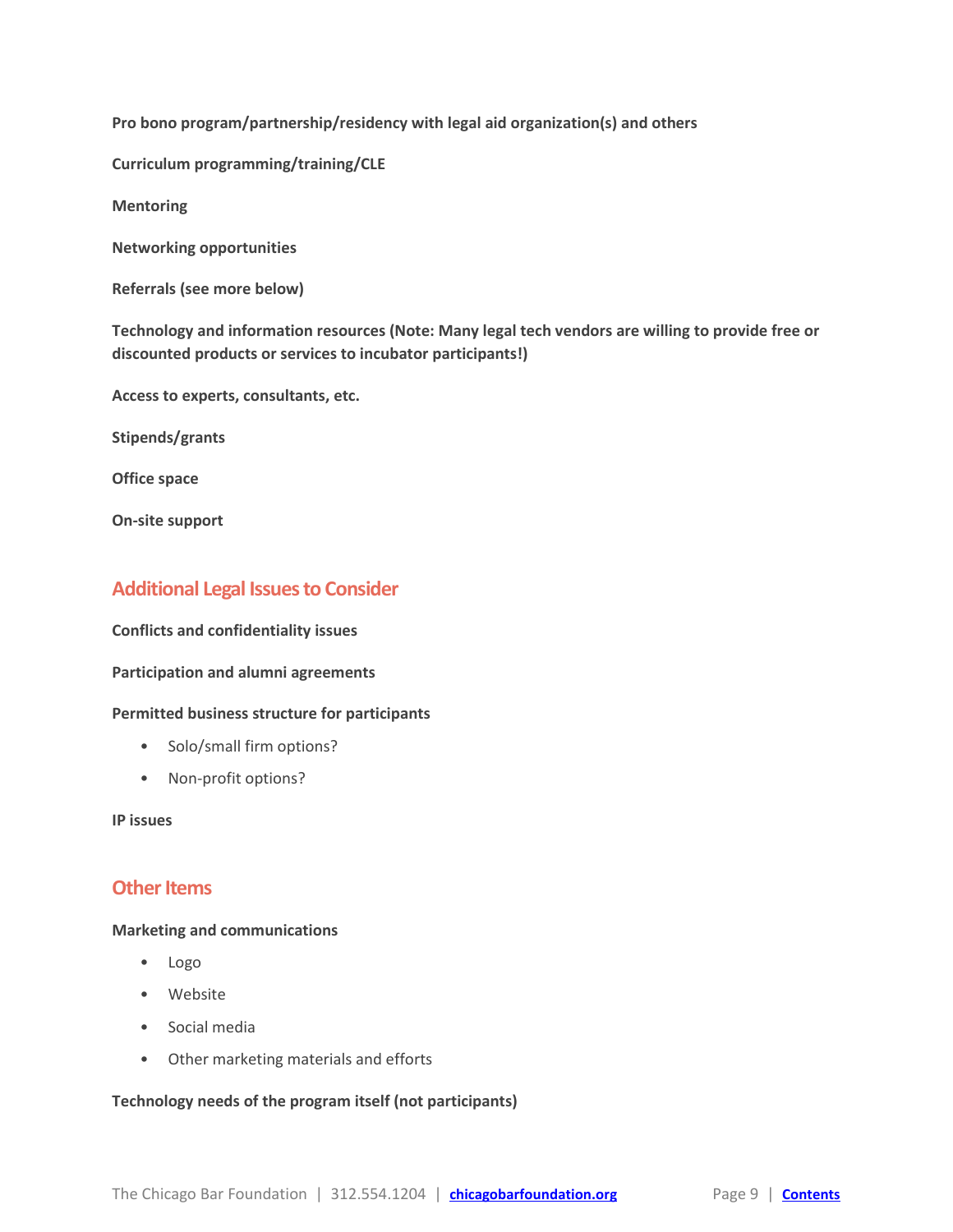**If additional and/or ongoing fundraising necessary?**

<span id="page-9-0"></span>**Evaluation and tracking – what does success look like and how will you know whether you are achieving it (e.g., see the [JEP Strategic Plan\)](https://chicagobarfoundation.org/pdf/jep/strategic-plan.pdf)?**

# **POST-LAUNCH**

# <span id="page-9-1"></span>**Referrals and Service Standards**

**As you start building an incubator and network brand, are there certain minimum levels of service you want to be known for and require of your participants? If yes, what are they (e.g[. JEP Service Standards\)](http://info.jepchicago.org/jep-standards-and-feedback/#tab-id-2)?**

<span id="page-9-2"></span>**Who within your community can you develop referral relationships with?**

# <span id="page-9-3"></span>**Evaluation— Are You Achieving What You Previously Defined as Success?**

# **Alumni**

## **Alumni and participants will be the incubator's greatest assets. How can you keep them involved after they have completed the incubation period?**

- Will there be dedicated training for alumni, perhaps focused on topics such as hiring employees, long-term business growth and evaluation, and/or retirement planning?
- Are there ways to incorporate alumni into the recruiting process for new participants? For participant trainings?
- Can alumni serve as mentors for participants?
- Can you help alumni get on CLE and community event panels to help them develop business and to help the incubator get the word out?
- Can you recognize alumni at an awards event?
- Can you create alumni focused socials?

#### **What will the alumni's relationship be to the incubator?**

- Will they remain part of the incubator network? Other?
- Do alumni need to do anything in particular and/or meet certain standards in order to remain affiliated with the incubator?
- Do you need an Alumni Participation Agreement?